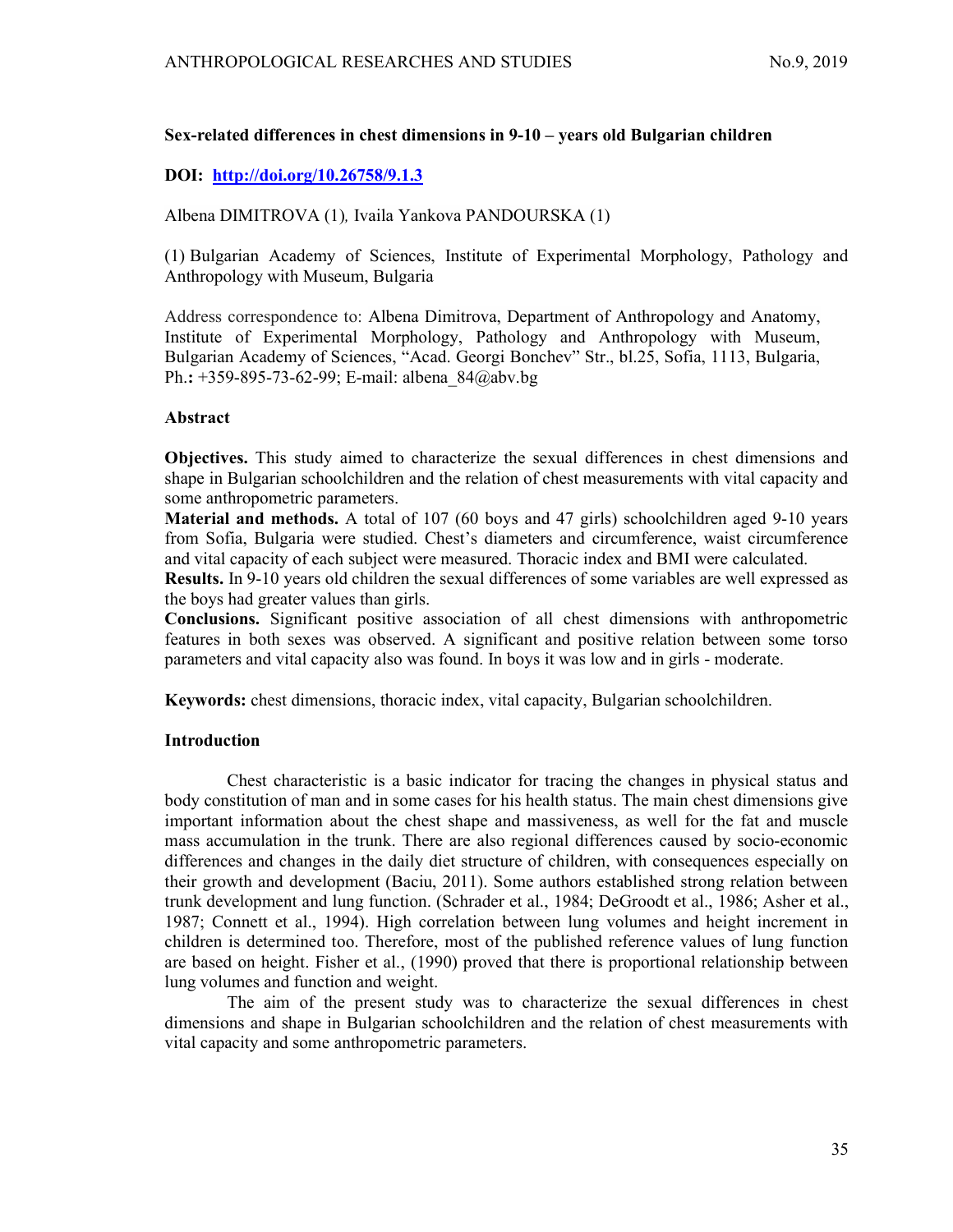#### Material and Methods

A total of 107 (60 boys and 47 girls) children aged 9-10 years from two primary school in Sofia, Bulgaria were studied. The children and their parents volunteered for the research and gave their written informed consent. Ethical agreement to perform the study was obtained from the Human Ethical Committee of Institute of Experimental Morphology, Pathology and Anthropology with Museum – Bulgarian Academy of Sciences (Protocol № 3/11.04.2018) and conducted in accordance with the declaration of Helsinki for human studies of the World Medical Association (Declaration of Helsinki, 2008).

Height, weight, chest's diameters, chest circumference in pause and waist circumference of each subject were measured by using the Martin Saller's classical methods from the right side of the body. Transversal diameter (chest breadth) of the thorax was measured from left to right midaxillary line (at the level of the mesosternal) in cm. Sagittal diameter (chest depth) of the thorax was measured in the sagittal plane (from the mesosternal to the apex of corresponding processus spinosus of the spine) in cm. Thoracic index and body mass index (BMI) were calculated by the formulas:

**Thoracic index** = Chest depth  $*$  100 / Chest breadth

**BMI** = Body weight (kg)/ Body height  $(m)^2$ 

The metrical data were analyzed by SPSS software, version 16.00. The independent sample ttest was performed to compare the mean values of the anthropometric measurements between genders. Statistical significance was set at P< 0.05. Pearson's correlation analysis was used investigating the relationship among chest's dimensions, anthropometric variables and vital capacity.

#### Results

The mean values of anthropometric features in 9-10 years old children were presented on Table 1. Height, weight, BMI and waist circumference were higher in boys compared to girls. The differences between sexes were not statistically significant in height, weight and BMI. The values of waist circumference were higher in boys than in girls and significant differences were observed ( $p = 0.016$ ).

| Participants             | <b>Boys</b> |        | Girls    | P-value |          |
|--------------------------|-------------|--------|----------|---------|----------|
|                          | $(n=60)$    |        | $(n=47)$ |         |          |
| Traits                   | Mean        | (SD)   | Mean     | (SD)    |          |
| Age                      | 9.60        | (0.49) | 9.49     | (0.51)  | 0.258    |
| Height (cm)              | 143.00      | (6.39) | 141.00   | (6.78)  | 0.770    |
| Weight (kg)              | 39.16       | (8.63) | 36.48    | (7.80)  | 0.990    |
| BMI $(kg/m2)$            | 18.93       | (3.44) | 17.82    | (3.52)  | 0.106    |
| Waist circumference (cm) | 67.07       | (8.87) | 63.07    | (7.61)  | $0.016*$ |

Table 1. Anthropometric characteristics in 9-10 years old Bulgarian children

\*Statistical significant differences

The data analysis of two chest diameters and chest circumference showed significant sexual differences ( $p<0.05$ ), as the boys aged 9-10 years had higher values than girls of the same ages (Fig. 1 A, B). The thoracic index, expressed by the ratio between antero-posterior and transversal diameter gave information about chest shape. The sexual differences between its mean values were not significant ( $p = 0.12$ ) (Fig. 1C).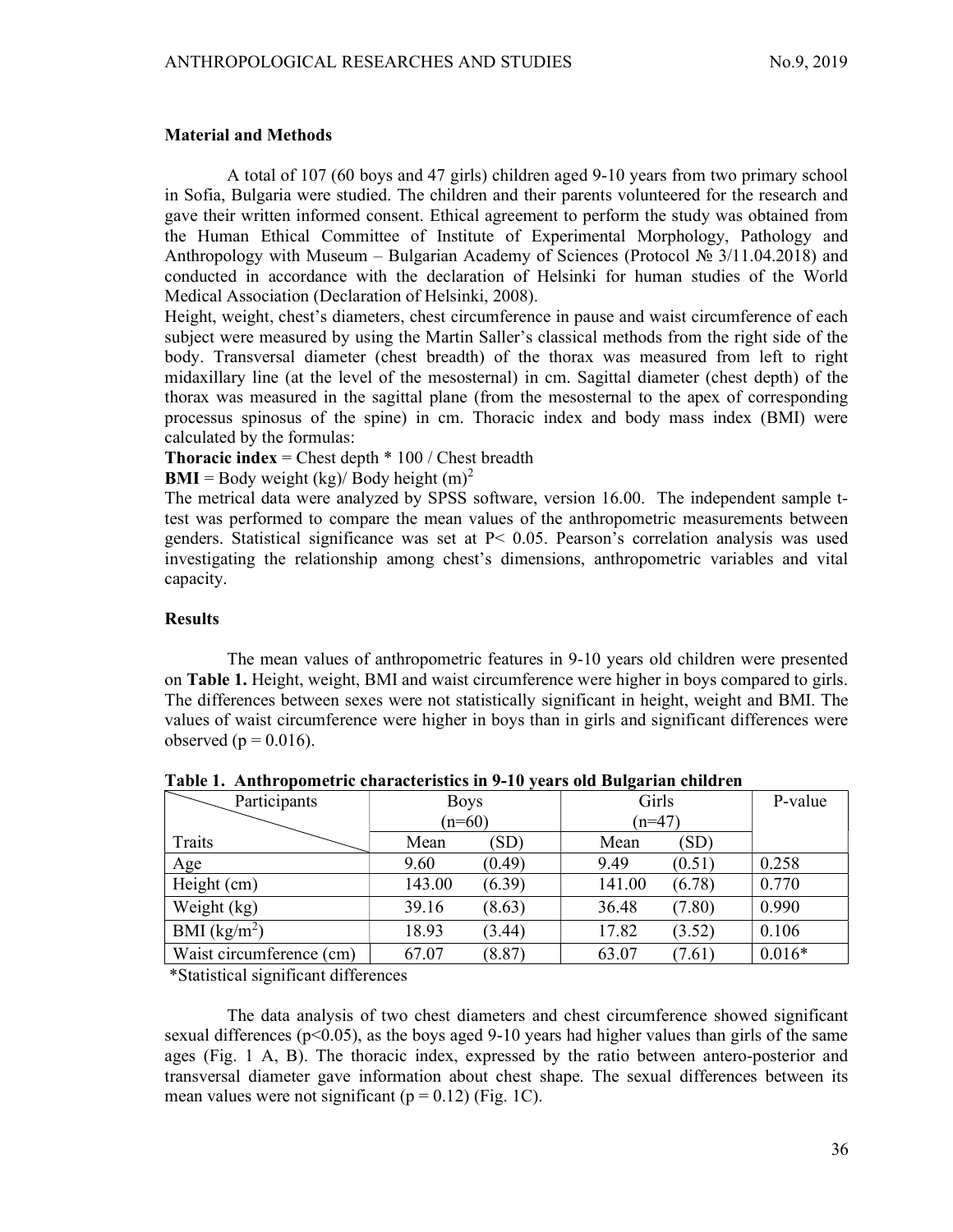Figure 1. (A,B,C) Chests dimensions and Thoracic index in 9-10 years old Bulgarian children



It is well known that vital capacity is influenced by body growth, pubertal development, sport activity and diseases.

The mean value of vital capacity in girls was  $1982.98 \pm 511.31$  m<sup>3</sup>, and in boys - $2130.83\pm567.93$  m<sup>3</sup>, respectively. In this early school age there were no significant differences (p  $= 0.16$ ) between assessed groups (Fig. 2).





A strong association between all chest dimensions and anthropometric parameters was observed (Table 2 and Table 3). The correlation coefficients characterized relationship between stature, weight and chest parameters were mostly higher in girls. In boys the higher values of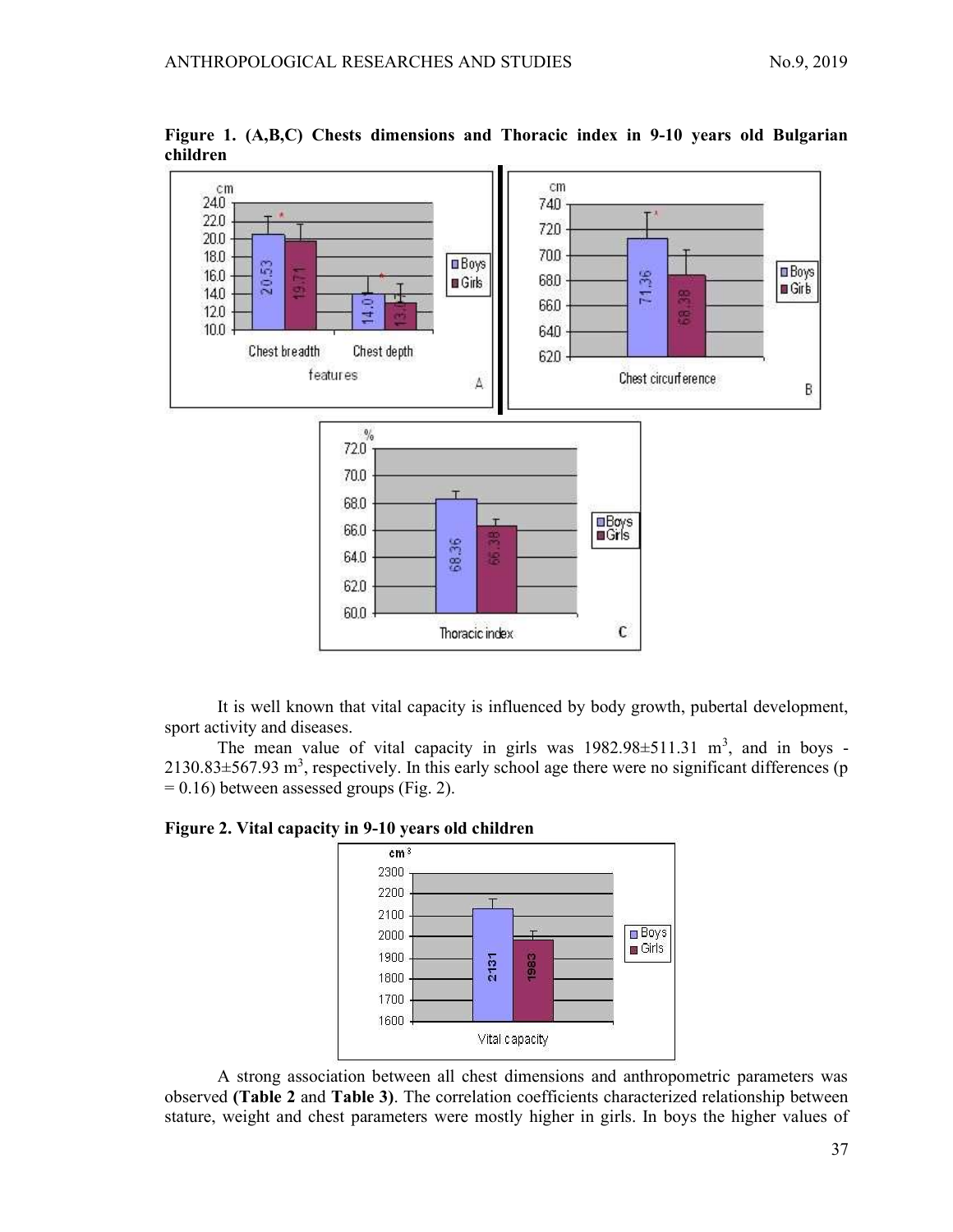correlation were found between BMI, waist circumference and chest parameters. A significant and positive relationship with low to moderate intensity between vital capacity and some torso parameters in both sexes was established. Vital capacity correlated positively also with body height and weight, as the intensity was only moderate.

| Traits      | Height | Weight    | <b>BMI</b> | Waist circ. | Chest     | Chest     | Chest     | Vital     |
|-------------|--------|-----------|------------|-------------|-----------|-----------|-----------|-----------|
|             |        |           |            |             | breadth   | depth     | circ.     | capacity  |
| Height      |        | $0.591**$ | 0.232      | $0.401*$    | $0.492**$ | $0.456**$ | $0.385**$ | $0.339**$ |
| Weight      |        |           | $0.919**$  | $0.913**$   | $0.879**$ | $0.678**$ | $0.906**$ | $0.305*$  |
| BMI         |        |           |            | $0.911**$   | $0.822**$ | $0.594**$ | $0.931**$ | 0.210     |
| Waist circ. |        |           |            |             | $0.817**$ | $0.667**$ | $0.938**$ | 0.178     |
| Chest       |        |           |            |             |           | $0.524**$ | $0.868**$ | $0.281*$  |
| breadth     |        |           |            |             |           |           |           |           |
| Chest depth |        |           |            |             |           |           | $0.641**$ | $0.293*$  |
| Chest circ. |        |           |            |             |           |           |           | 0.210     |
| Vital       |        |           |            |             |           |           |           |           |
| capacity    |        |           |            |             |           |           |           |           |

Table 2. Correlation between vital capacity, chest dimensions and waist circumference in 9-10 years old schoolboys

\*\*Statistical significant differences at  $p<0.01$ ;

\* Statistical significant differences at  $p$ <0.05;

| TO YEALS ORE SCHOOLSH 15 |               |            |           |           |           |           |           |
|--------------------------|---------------|------------|-----------|-----------|-----------|-----------|-----------|
| Traits                   | Height Weight | <b>BMI</b> | Waist     | Chest     | Chest     | Chest     | Vital     |
|                          |               |            | circ.     | breadth   | depth     | circ.     | capacity  |
| Height                   | $0.763**$     | $0.313*$   | $0.541*$  | $0.588**$ | $0.666**$ | $0.615**$ | $0.404**$ |
| Weight                   |               | $0.681**$  | $0.881**$ | $0.862**$ | $0.836**$ | $0.917**$ | $0.371*$  |
| <b>BMI</b>               |               |            | $0.673**$ | $0.615**$ | $0.542**$ | $0.650**$ | 0.142     |
| Waist circ.              |               |            |           | $0.798**$ | $0.728**$ | $0.858**$ | 0.122     |
| Chest                    |               |            |           |           | $0.716**$ | $0.888**$ | $0.323*$  |
| breadth                  |               |            |           |           |           |           |           |
| Chest depth              |               |            |           |           |           | $0.798**$ | 0.279     |
| Chest circ.              |               |            |           |           |           |           | $0.375**$ |
| Vital                    |               |            |           |           |           |           |           |
| capacity                 |               |            |           |           |           |           |           |

## Table 3. Correlation between vital capacity, chest dimensions and waist circumference in 9- 10 years old schoolgirls

\*\*Statistical significant differences at p<0.01;

\* Statistical significant differences at  $p<0.05$ ;

### **Discussions**

During the growth period, clearly expressed sexual differences are observed in different anthropometric parameters. The present study provided information for differences between sexes in chest dimensions and vital capacity in Bulgarian primary schoolchildren. Descriptive statistics of the basic anthropometric features showed that the boys were taller and heavier than girls, but statistically significant sexual differences were not established. Similar results are presented by Nacheva et al. (2012). According to data of two chest diameters and chest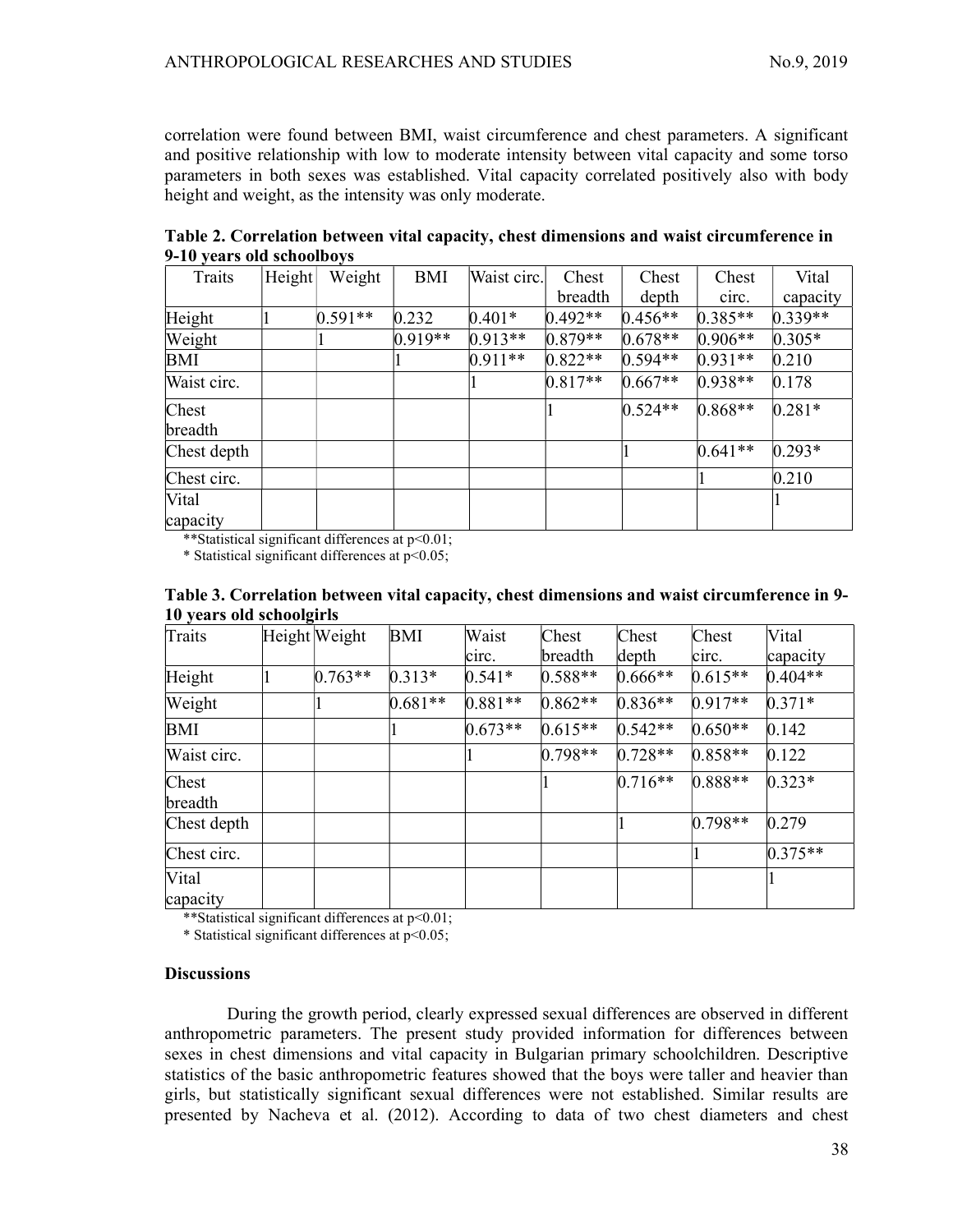circumference the boys had significantly wider and deeper chest and bigger chest circumference than girls in this age. The results correspond those obtained by  $\tilde{Z}$ ivičnjak et al. (2008), according to which the males had broader chest and larger antero-posterior chest diameter than females.

Considerable distinctions are noted also for waist circumference which values are higher in boys. A study conducted in 2001-2002 in Bulgaria showed that the values of chest and waist circumferences are equal in girls and boys aged 10 years. In the next age they are significantly higher in boys than in girls (Mitova, 2005). Data from the National Health Survey in the United States also reported results close to these one in the present study (National Center for Health Statistics, 1973). The current data of the chest and waist circumferences were considerably higher than those from the investigation of Bulgarian children and youths (Nacheva et al., 2012). Contrary to this the values of chests diameters and thoracic index were significantly lower. During childhood and adolescents the shape of thorax is changed from cone with base turned down in infants to cone with base turned upwards in adults. It should be noted that the present results confirmed this definition and reported for the negligible gender differences in thoracic index in the studied Bulgarian children.

The vital capacity is a one of the parameters that provide information of lung function (LF). Spirometry is the technique to evaluate how well the lung function is helpful in the diagnoses and monitoring of diseases as well as the epidemiological surveys. During the growth LF is influenced by anthropometric, environmental and socio-economic factors, body composition, sex, maturity, ethnicity (Vijayan, 1990; Karacan, 2008; Whitrow and Harding, 2008; Adedoyin, 2010; Pekkarinen, 2012; Jat, 2013). In this early school age significant sexual differences in mean values of vital capacity are not observed ( $p = 0.16$ ), although the boys had greater ones.

 This research also examined the relationship between anthropometric features and vital capacity in the early school age. The correlation matrix showed significant relation of the vital capacity with height and weight and was not significantly associated with BMI in both males and females. The finding was confirmed by other authors (Kivastik and Kingisepp, 2000; Medarov, Strachan and Cohen 2005; Roy, 2014). Contrary to our results Behera et al. (2014) indicated a significant association of vital capacity with BMI in case of females.

### **Conclusions**

In 9-10 years old children the sexual differences of some anthropometric variables are well expressed as the boys had greater values than girls. Significant positive association of all chest dimensions with anthropometric features in both sexes was observed. A significant and positive relation between some torso parameters and vital capacity also was found. In boys it was low and in girls - moderate.

### Bibliography

- 1. Adedoyin, R.A., Erhabor, G.E., Olajide, A. and Anifowose, O.J., 2010. Influence of selfreported socio-economic status on lung function of adult Nigerians. Physiotherapy, 96, pp.191-197.
- 2. Asher, M.I., Douglas, C., Stewart, A.W., Quinn, J.P. and Hill P.M.C.N., 1987. Lung volumes in Polynesian children. The American Review of Respiratory Disease, 136, pp. 1360-1365.
- 3. Baciu, A., 2011. Anthropological-medical aspects of feeding behavior of children in modern society. Review of Global Medicine and Healthcare Research (RGMHR), 2 (1), pp. 79-99.